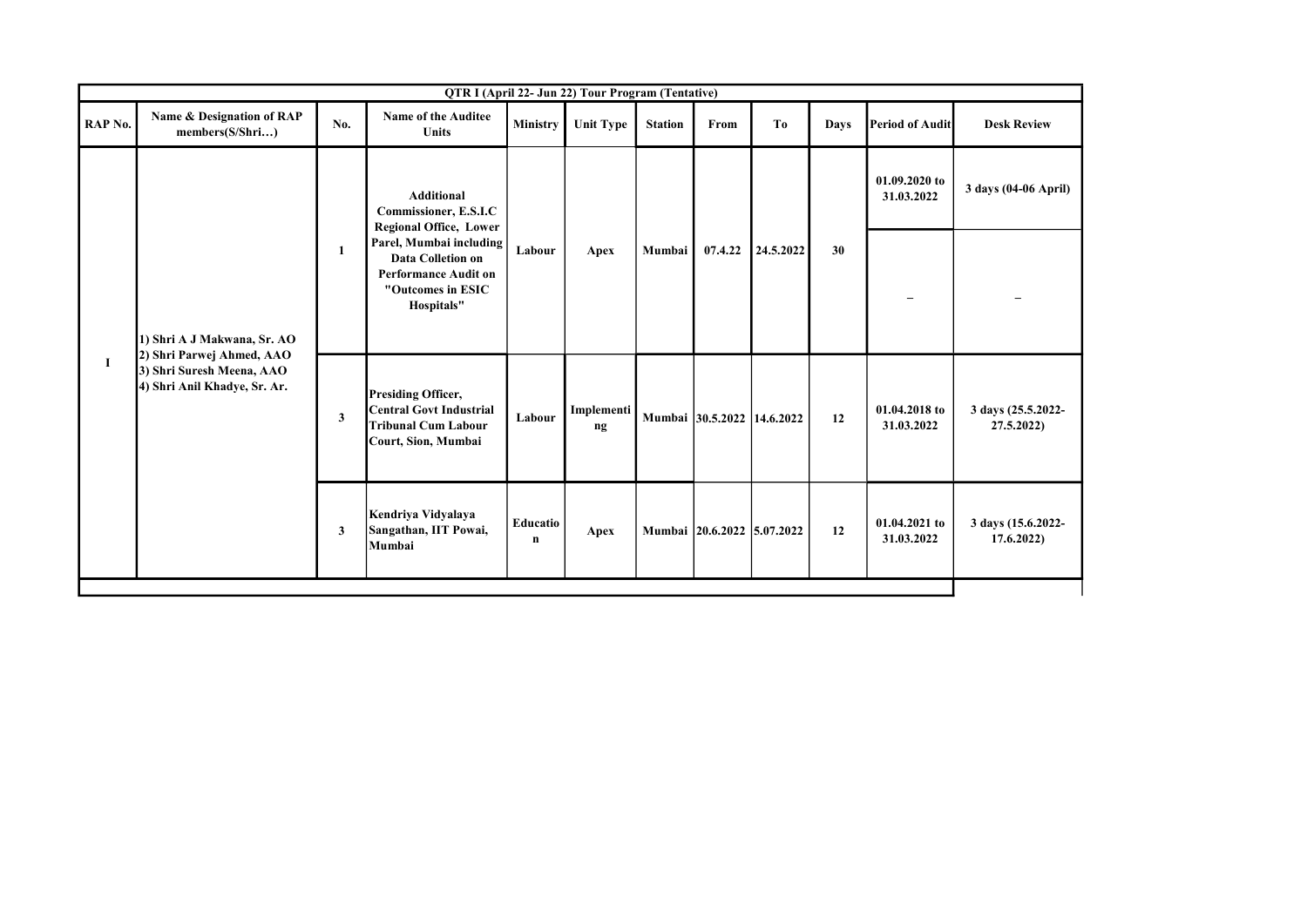|              |                                                                                                                             | 1            | DIRECTOR,<br>NATIONAL FIL, M<br><b>ARCHIVE OF INDIA,</b><br>Pune along with<br>Thematic audit on<br><b>National Film Heritage</b><br><b>Mission (NFHM)</b> | I&B | Implementi<br>ng | Pune | $\mathbf{2}$              | 07.04.202 13.05.202<br>$\overline{2}$ | 24               | 01.04.2020 to<br>31.03.2022 | 3 days (04-06 April)               |
|--------------|-----------------------------------------------------------------------------------------------------------------------------|--------------|------------------------------------------------------------------------------------------------------------------------------------------------------------|-----|------------------|------|---------------------------|---------------------------------------|------------------|-----------------------------|------------------------------------|
| $\mathbf{I}$ | 1) Shri Mukesh Kumar Sr. AO<br>2) Shri Indrapal Singh, AAO<br>3) Shri Shamim Akhter, AAO 4)<br>Shri Amarjeet Kumar, Sr. Ar. | $\mathbf{2}$ | CHAIRMAN,<br><b>CENTRAL BOARD OF</b><br><b>FILM</b><br><b>CERTIFICATION</b>                                                                                | I&B | Implementi<br>ng |      | Mumbai 19.5.2022          | 01.06.202<br>$\mathbf{2}$             | 10               | 01.11.2019 to<br>31.03.2022 | 2 days (17.05.2022-<br>18.05.2022) |
|              |                                                                                                                             | 3            | Film & T.V. Institute of<br>India, Law College Road,<br>Pune                                                                                               | I&B | implementin<br>g | Pune | 03.06.202<br>$\mathbf{2}$ | 10.6.2022                             | $\boldsymbol{6}$ | 01.04.2018 to<br>31.03.2022 | 1 day (02.06.2022)                 |
|              |                                                                                                                             | 4            | <b>The Additional Director</b><br>General (P), WR, All<br>India Radio, Mumbai                                                                              | I&B | Apex             |      | Mumbai 15.6.2022          | 29.06.202<br>$\mathbf{2}$             | 10               | 01.04.2021 to<br>31.03.2022 | 2 days (13.06.2022-<br>14.06.2022  |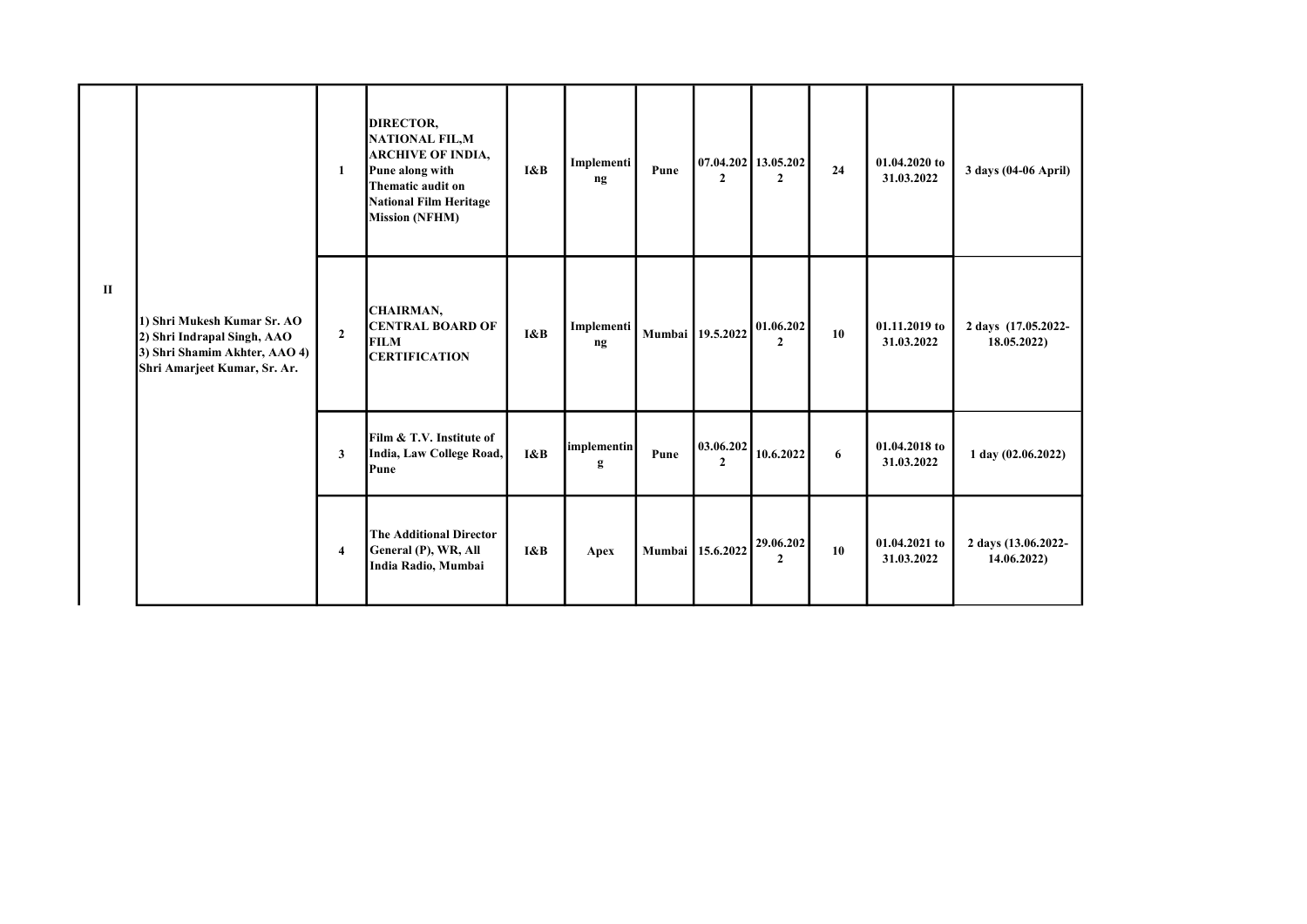|   |                                                                                           |                | <b>IIM Nagpur</b>                                                                                                               | Educatio<br>In.           | <b>Audit</b>                           | Nagpur | $31.03.202$ 08.04.202<br>$\overline{2}$ | $\overline{2}$                            |                | In progress<br>7 from AAP<br>2021-22 |                                    |
|---|-------------------------------------------------------------------------------------------|----------------|---------------------------------------------------------------------------------------------------------------------------------|---------------------------|----------------------------------------|--------|-----------------------------------------|-------------------------------------------|----------------|--------------------------------------|------------------------------------|
| Ш | 1) Smt. Archana R., Sr.AO<br>2) Smt. Lata Nair, AAO<br>3) Shri Suneel Kumar Yadav,<br>AAO | $\mathbf{1}$   | <b>SEBI</b> (Transaction)                                                                                                       | <b>Finance</b>            | Audit                                  | Mumbai | $\mathbf{2}$                            | 18.04.202 06.05.202<br>$\mathbf{2}$       | 14             | 1st time audit                       | 3 days (11.04.2022-<br>13.04.2022) |
|   |                                                                                           | $\mathbf{2}$   | <b>IIT Powai</b><br>(Transaction)Campus at<br>Powai Mumbai -                                                                    | Educatio<br>$\mathbf n$   | Audit                                  | Mumbai | $\mathbf{2}$                            | 12.05.202 02.06.202<br>$\overline{2}$     | 15             | 01.04.2021 to<br>31.03.2022          | 3 days (09.05.2022-<br>11.05.2022  |
|   |                                                                                           | 3              | <b>Central Sanskrit</b><br><b>University</b> (Rashtriya<br>Sanskrit Sansthan), K.J.<br>Somaiya Sanskrit<br>Vidyapeetha, Mumbai, | n                         | Educatio   Implementi<br>$\mathbf{ng}$ | Mumbai | $\mathbf{2}$                            | $06.06.202$   10.06.202<br>$\overline{2}$ | $\overline{5}$ | 01.09.2019 to<br>31.03.2022          | $1$ day $(03.06.2022)$             |
|   |                                                                                           | $\overline{4}$ | <b>KVS INS HAMLA</b><br>MALAD (W), Marve<br>Road, Malad west,<br><b>MUMBAI</b>                                                  | $\mathbf n$               | Educatio   Implementi<br>$\mathbf{ng}$ | Mumbai | $\mathbf{2}$                            | 14.06.202 20.06.202<br>$\overline{2}$     | 5              | 01.12.2017 to<br>31.03.2022          | 1 day (13.06.2022)                 |
|   |                                                                                           | 5              | <b>Western Regional</b><br>Language<br>Centre, Yerwada, Pune                                                                    | Educatio  <br>$\mathbf n$ | Implementi<br>ng                       | Mumbai | 22.06.202<br>$\mathbf{2}$               | 28.6.22                                   | 5              | 01.11.2018 to<br>31.03.2022          | 1 day (21.06.2022)                 |
|   |                                                                                           |                |                                                                                                                                 |                           |                                        |        |                                         |                                           |                |                                      |                                    |
|   |                                                                                           |                | <b>MGAHV Wardha</b>                                                                                                             | Educatio<br>n             | Audit                                  | Wardha | 31.03.202 08.04.202<br>$\mathbf{2}$     | $\mathbf{2}$                              | 7              |                                      |                                    |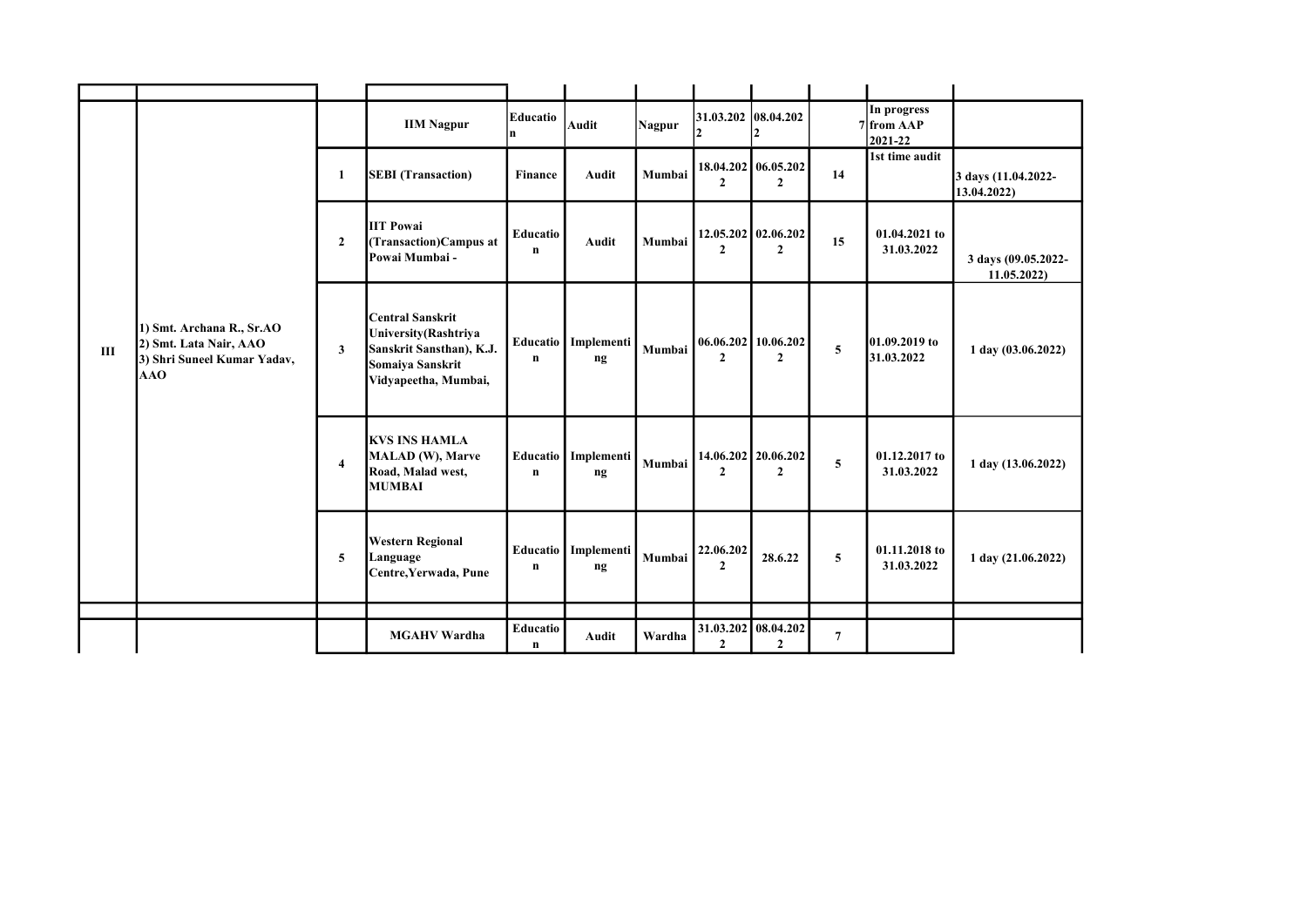| IV | 1) Smt. Sreelatha Sunil, Sr. AO<br>2) Shri Sanjay Rajak, AAO<br>3) Shri Hansraj Meena, AAO |              | The Dy. Commissioner,<br><b>Regional Office,</b><br>Navodaya Vidyalaya<br>Samiti, Pune, | <b>Educatio</b><br>n | Apex                                    | Pune |   | 18.04.202   02.05.202  <br>$\overline{2}$ | 11 | 01.02.2019 to<br>31.03.22   | 3 days (11.04.2022-<br>13.04.2022) |
|----|--------------------------------------------------------------------------------------------|--------------|-----------------------------------------------------------------------------------------|----------------------|-----------------------------------------|------|---|-------------------------------------------|----|-----------------------------|------------------------------------|
|    |                                                                                            | $\mathbf{2}$ | <b>IISER Pune</b><br>(Transaction)                                                      | <b>Educatio</b><br>n | Audit                                   | Pune |   | 09.05.202 25.05.202<br>2                  | 12 | 01.04.2021 to<br>31.03.2022 | 3 days (04.05.2022-<br>06.05.2022  |
|    |                                                                                            |              |                                                                                         |                      | <b>Transit to Ahmednagar on 28.5.22</b> |      |   |                                           |    |                             |                                    |
|    |                                                                                            | 3            | Director, JSS,<br>Ahmednagar                                                            | <b>Educatio</b><br>n | Implementi<br>ng                        | Pune | 2 | 30.05.202   14.06.202  <br>2              | 12 | $01.4.2021$ to<br>31.03.22  | 2 days (26.05.2022-<br>27.05.2022) |
|    |                                                                                            |              |                                                                                         |                      | Transit to Mumbai on 15.06.2022         |      |   |                                           |    |                             |                                    |
|    |                                                                                            | 4            | <b>NIN Pune (Transaction)</b>                                                           | <b>AYUSH</b>         | Audit                                   | Pune |   | 20.06.202   05.07.202<br>$\mathbf{2}$     | 12 | 01.04.2021 to<br>31.03.2022 | 2 days (16.06.2022-<br>17.06.2022) |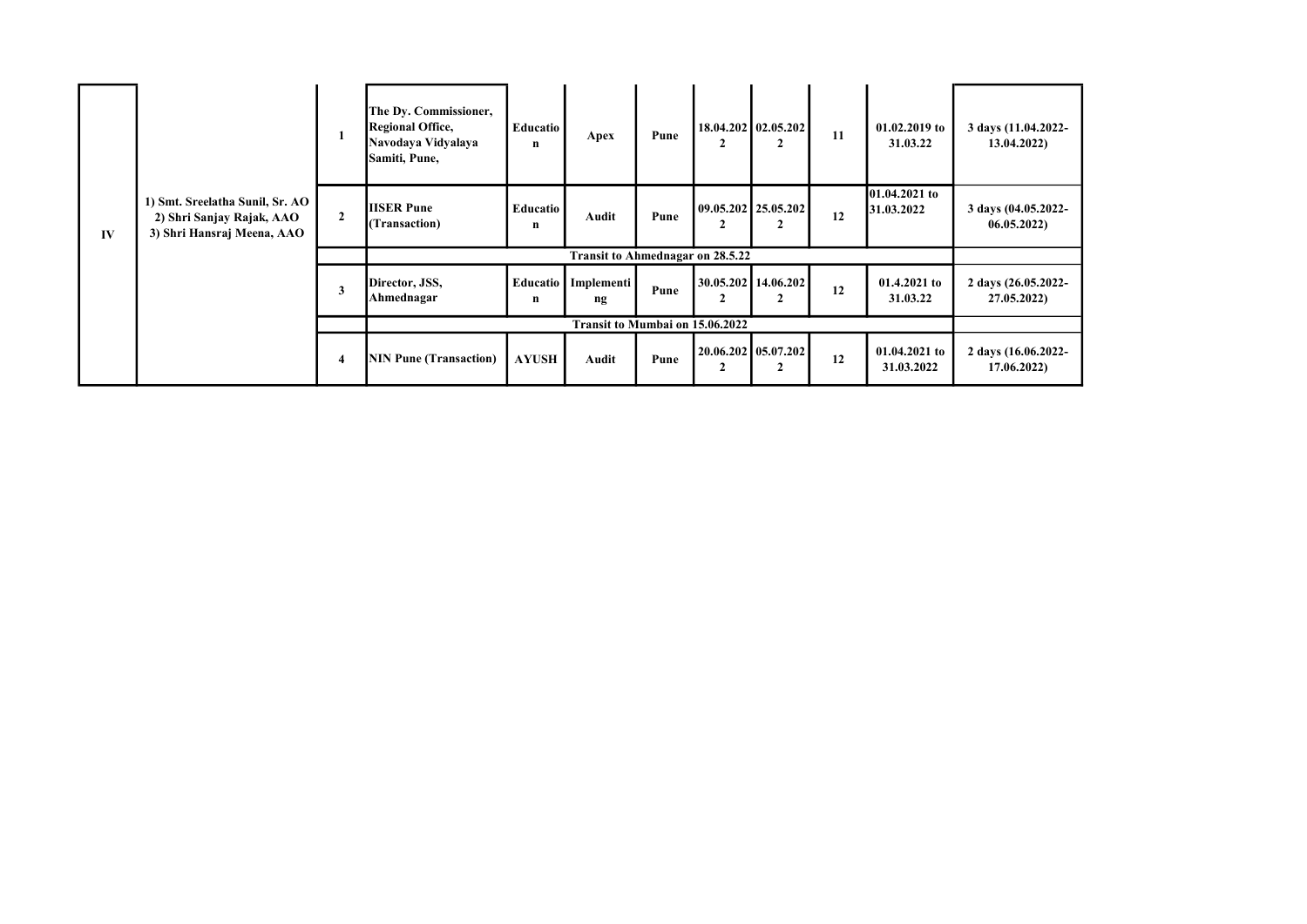| $\mathbf{V}$ |                                                                                                                         | $\mathbf{1}$                      | CISF, IG(West<br>Sector), Kharghar,                                                                           | Home | Apex             | Mumbai         | $\mathbf{2}$                    | 07.04.202 26.04.202<br>$\mathbf{2}$ | 12             | $21 - 22$                   | 3 days (04.04.2022-<br>06.04.2022) |  |
|--------------|-------------------------------------------------------------------------------------------------------------------------|-----------------------------------|---------------------------------------------------------------------------------------------------------------|------|------------------|----------------|---------------------------------|-------------------------------------|----------------|-----------------------------|------------------------------------|--|
|              | 1) Smt. Rita Nair, Sr.AO<br>2)<br>Smt. Usha Masurkar, AAO<br>2) Ms Nahida Yelkudri, AAO<br>3) Shri Rajshekar Rajan, AAO | $\mathbf{2}$                      | <b>DIG CRPF Range office</b><br>Talegaon, Pune                                                                | Home | Audit            | Mumbai         | 02.05.22                        | 19.05.202<br>$\mathbf{2}$           | 12             |                             | 3 days(27.04.2022-<br>29.04.2022)  |  |
|              |                                                                                                                         | Transit to Goa on 22.05.2022      |                                                                                                               |      |                  |                |                                 |                                     |                |                             |                                    |  |
|              |                                                                                                                         | $\mathbf{3}$                      | O/o the Commandant,<br>Central Industrial<br><b>Security Force,</b><br><b>Morugaon Port Trust,</b><br>Goa     | Home | Audit            | Goa            | 23.05.202<br>$\mathbf{2}$       | 27.5.22                             | $\overline{5}$ | 01.04.2018 to<br>31.03.2022 | 1 day (20.05.2022)                 |  |
|              |                                                                                                                         |                                   |                                                                                                               |      |                  |                | Transit to Mumbai on 28.05.2022 |                                     |                |                             |                                    |  |
|              |                                                                                                                         | $\overline{\mathbf{4}}$           | 26 SCG, National<br><b>Security Guard, Regional</b><br>Hub Sqn, CDR,<br>GC(CCD), Jogeshwari,<br>Mihind Mumbai | Home | Implementi<br>ng | Mumbai         | 31.5.22                         | 6.6.22                              | $\overline{5}$ | 01.04.2019 to<br>31.03.2022 | 1 day (30.05.2022)                 |  |
|              |                                                                                                                         | Transit to Bhandara on 08.06.2022 |                                                                                                               |      |                  |                |                                 |                                     |                |                             |                                    |  |
|              |                                                                                                                         | 5                                 | Commandant, 206 BN<br>Cobra Battalion, CRPF,<br>Bhandara,                                                     | Home | Implementi<br>ng | Mumbai         | 09.06.202<br>$\mathbf{2}$       | 15.6.22                             | $\overline{5}$ | 01.01.2018 to<br>31.03.2022 | 1 day on 07.06.2022)               |  |
|              |                                                                                                                         |                                   |                                                                                                               |      |                  |                | Transit to Mumbai on 16.06.2022 |                                     |                |                             |                                    |  |
|              |                                                                                                                         | 6                                 | <b>National Investigation</b><br>Agency, Mumbai                                                               | Home | Implementi<br>ng | Navi<br>Mumbai | 21.06.202<br>$\mathbf{2}$       | 30.06.22                            | $\bf 8$        |                             | 2 days (17.06.2022&<br>20.06.2022) |  |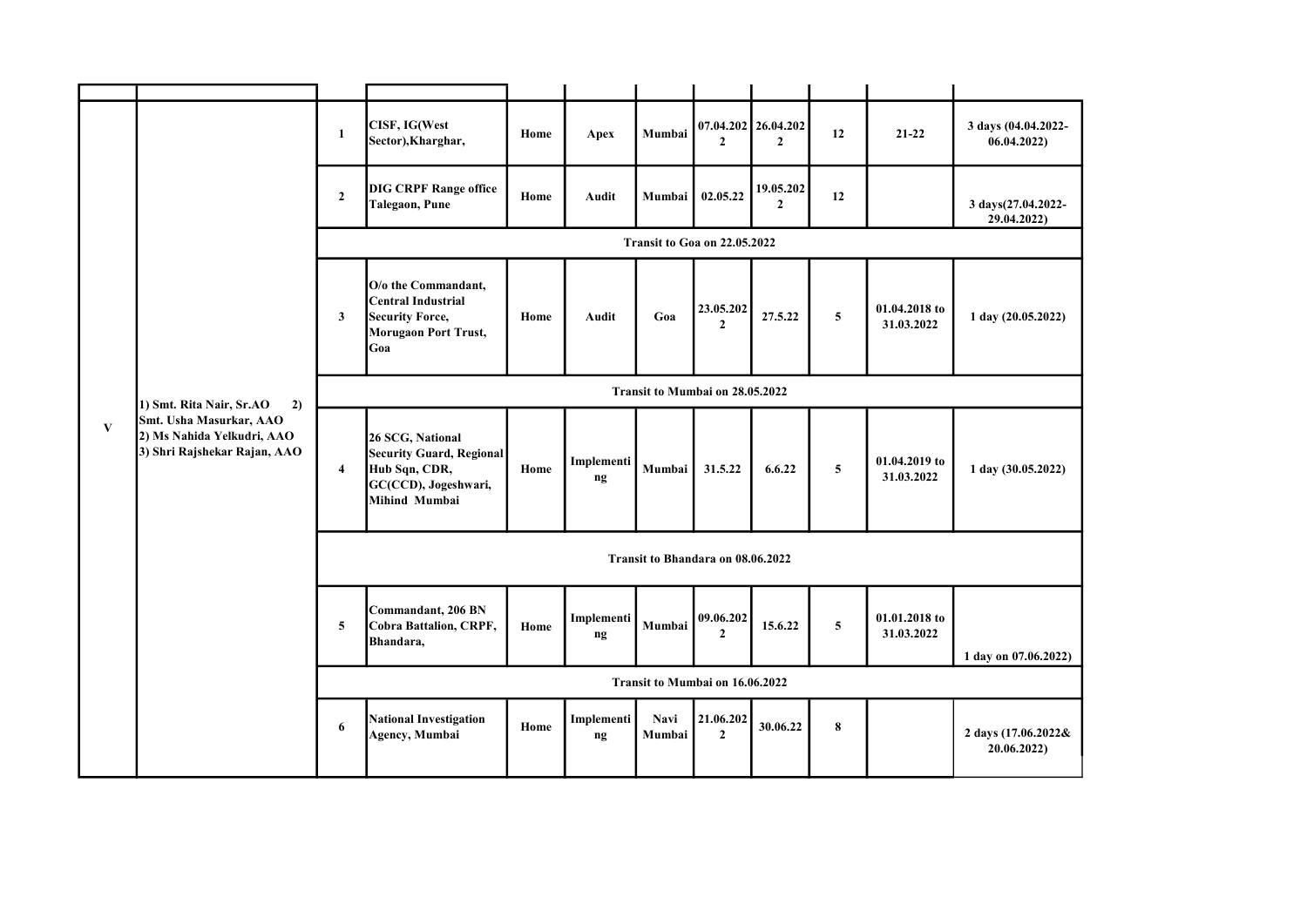|    |                                                                                       | $\mathbf{1}$                        | Compliance work on<br><b>NSTI, Mumbai and Goa</b>                                                       | <b>MSDE</b>                                     | Implementi<br>$\mathbf{ng}$                                      | Mumbai | $\mathbf{2}$                                   | $01.04.202$ 12.04.202<br>$\overline{2}$ | 8         |                             |                                      |
|----|---------------------------------------------------------------------------------------|-------------------------------------|---------------------------------------------------------------------------------------------------------|-------------------------------------------------|------------------------------------------------------------------|--------|------------------------------------------------|-----------------------------------------|-----------|-----------------------------|--------------------------------------|
|    |                                                                                       |                                     |                                                                                                         |                                                 |                                                                  |        | <b>Transit to Goa on 17.04.2022.</b>           |                                         |           |                             |                                      |
|    |                                                                                       | $\mathbf{2}$                        | Director, MSME<br><b>Development Institute,</b><br>Margao, Goa                                          | <b>MSME</b>                                     | Implementi<br>ng                                                 | Goa    | $\mathbf{2}$                                   | 18.04.202 22.04.202<br>$\mathbf{2}$     | ${\bf 5}$ | 01.04.2018 to<br>31.03.22   | 1 day (13.04.2022)                   |
|    |                                                                                       |                                     |                                                                                                         |                                                 | Transit to Mumbai on 23.04.2022. Transit to Nagpur on 26.04.2022 |        |                                                |                                         |           |                             |                                      |
|    | 1) Smt. Reena Ahuja, Sr. AO<br>2) Shri Prem Prakash, AAO<br>3) Smt. Nanda Sawant, AAO | $\overline{4}$                      | <b>MSME-Development</b><br>Institute, C- Block, CGO<br><b>Complex, Seminary Hills,</b><br><b>Nagpur</b> | <b>MSME</b>                                     | Implementi<br>ng                                                 | Nagpur | 27.04.202 04.05.202<br>$\overline{2}$          | 12                                      | 5         | 01.01.2019 to<br>31.03.2022 | 1 day (25.04.2022)                   |
| VI |                                                                                       | Transit to Mumbai on 5.05.2022      |                                                                                                         |                                                 |                                                                  |        |                                                |                                         |           |                             |                                      |
|    |                                                                                       | 5                                   | <b>Zonal Director, Nehru</b><br>Yuva Kendra Sangathan<br>Mumbai                                         | Youth<br><b>Affairs</b><br>and<br><b>Sports</b> | Apex                                                             | Mumbai | $\mathbf{2}$                                   | 11.05.202 27.05.202<br>$\overline{2}$   | 12        | 01.04.2018 to<br>31.03.2022 | 3 days (06.05.2022 to<br>10.05.2022  |
|    |                                                                                       | Transit to Aurangabad on 01.06.2022 |                                                                                                         |                                                 |                                                                  |        |                                                |                                         |           |                             |                                      |
|    |                                                                                       | 6                                   | Director, JSS, C/O<br><b>Indian Institute of Rural</b><br>Workers Aurangabad                            | <b>MSDE</b>                                     | Implementi   Auranga<br>ng                                       | bad    | $\mid$ 02.06.202   14.06.202<br>$\overline{2}$ | $\overline{2}$                          | 10        |                             | 2 days (30.05.2022 to<br>31.05.2022) |
|    |                                                                                       |                                     |                                                                                                         |                                                 |                                                                  |        | Transit to Mumbai on 15.06.2022                |                                         |           |                             |                                      |
|    |                                                                                       | $\overline{7}$                      | Jt. Chief Controler of<br>Explosive,, Navi Mumbai                                                       | Commerc<br>$e \&$<br>Industry                   | Implementi<br>ng                                                 | Mumbai | $\mathbf{2}$                                   | 20.06.202 30.06.202<br>$\overline{2}$   | 9         | 01.04.2020 to<br>31.03.2022 | 2 days (16.06.2022-<br>17.06.2022    |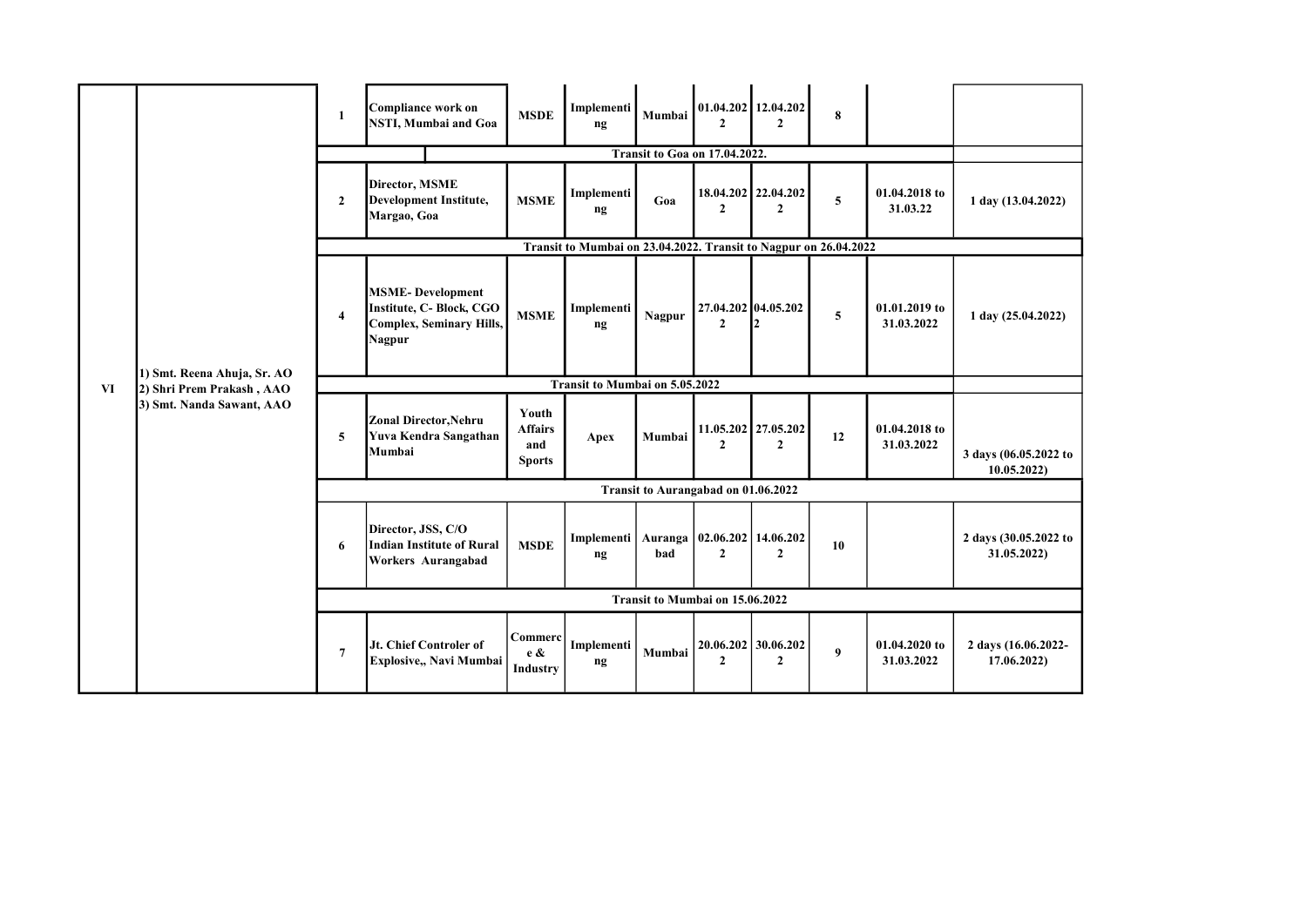|            |                                                                                  | $\mathbf{1}$   | <b>Regional Director (WR)</b><br>Archaeological survey of<br>India, Sion (E), Mumbai | <b>Culture</b> | <b>Audit</b>                    | Mumbai        | $\mathbf{2}$   | 06.04.202 21.04.202<br>$\overline{2}$ | 10               | 01.01.2016 to<br>31.03.2022 | 2 days (04.04.2022-<br>05.04.2022) |
|------------|----------------------------------------------------------------------------------|----------------|--------------------------------------------------------------------------------------|----------------|---------------------------------|---------------|----------------|---------------------------------------|------------------|-----------------------------|------------------------------------|
|            |                                                                                  | $\overline{2}$ | <b>Director National Gallery</b><br>of Modern Art, Mumbai,                           | <b>Culture</b> | Implementi<br>ng                | Mumbai        | $\mathbf{2}$   | 25.04.202   29.04.202<br>2            | 5                | 01.04.2017 to<br>31.03.2022 | 1 day (22.04.2022)                 |
|            |                                                                                  |                |                                                                                      |                | Transit to Nagpur on 08.05.2022 |               |                |                                       |                  |                             |                                    |
|            |                                                                                  | 3              | <b>ASI Excavation Nagpur</b>                                                         | <b>Culture</b> | Implementi<br>ng                | Nagpur        | $\overline{2}$ | 09.05.202 13.05.202<br>$\mathbf{2}$   | 5                | 01.01.2017 to<br>31.03.2022 |                                    |
|            | 1) Shri Neeraj Tandon, AAO<br>2) Smt. S N Keni, AAO<br>3) Shri B R Paste, Supvr. | 4              | <b>ASI Prehistory Nagpur</b>                                                         | Culture        | Implementi<br>nq                | Nagpur        | $\overline{2}$ | 17.05.202 23.05.202<br>$\mathbf{2}$   | 5                | 01.04.2018 to<br>31.03.2022 | 4 days (02.05.2022-<br>06.05.2022  |
| <b>VII</b> |                                                                                  | 5              | <b>ASI Epigraphy Nagpur</b>                                                          | <b>Culture</b> | Implementi<br>ng                | <b>Nagpur</b> | $\overline{2}$ | 24.05.202 03.06.202<br>$\overline{2}$ | $\boldsymbol{9}$ | 01.04.2018 to<br>31.03.2022 |                                    |
|            |                                                                                  |                |                                                                                      |                |                                 |               |                |                                       |                  |                             |                                    |
|            |                                                                                  | 6              | Sahitya Acedemy, Dadar,<br>Mumbai                                                    | <b>Culture</b> | Implementi<br>ng                | Mumbai        | $\overline{2}$ | $07.06.202$ 13.06.202<br>$\mathbf{2}$ | 5                | 01.10.2017 to<br>31.03.2022 | 1 day (06.06.2022)                 |
|            |                                                                                  |                |                                                                                      |                | Transit to Goa on 15.06.2022    |               |                |                                       |                  |                             |                                    |
|            |                                                                                  | $\overline{7}$ | Supdt. Archaelogist,<br>ASI(MUSEUM), Goa<br>Circle, Old Goa                          | <b>Culture</b> | Implementi<br>nq                | Goa           | $\overline{2}$ | 16.06.202 22.06.202<br>$\mathbf{2}$   | 5                | 01.04.2018 to<br>31.03.2022 | 1 day (14.06.2022)                 |
|            |                                                                                  |                |                                                                                      |                |                                 |               |                |                                       |                  |                             |                                    |
|            |                                                                                  |                |                                                                                      |                |                                 |               |                |                                       |                  |                             |                                    |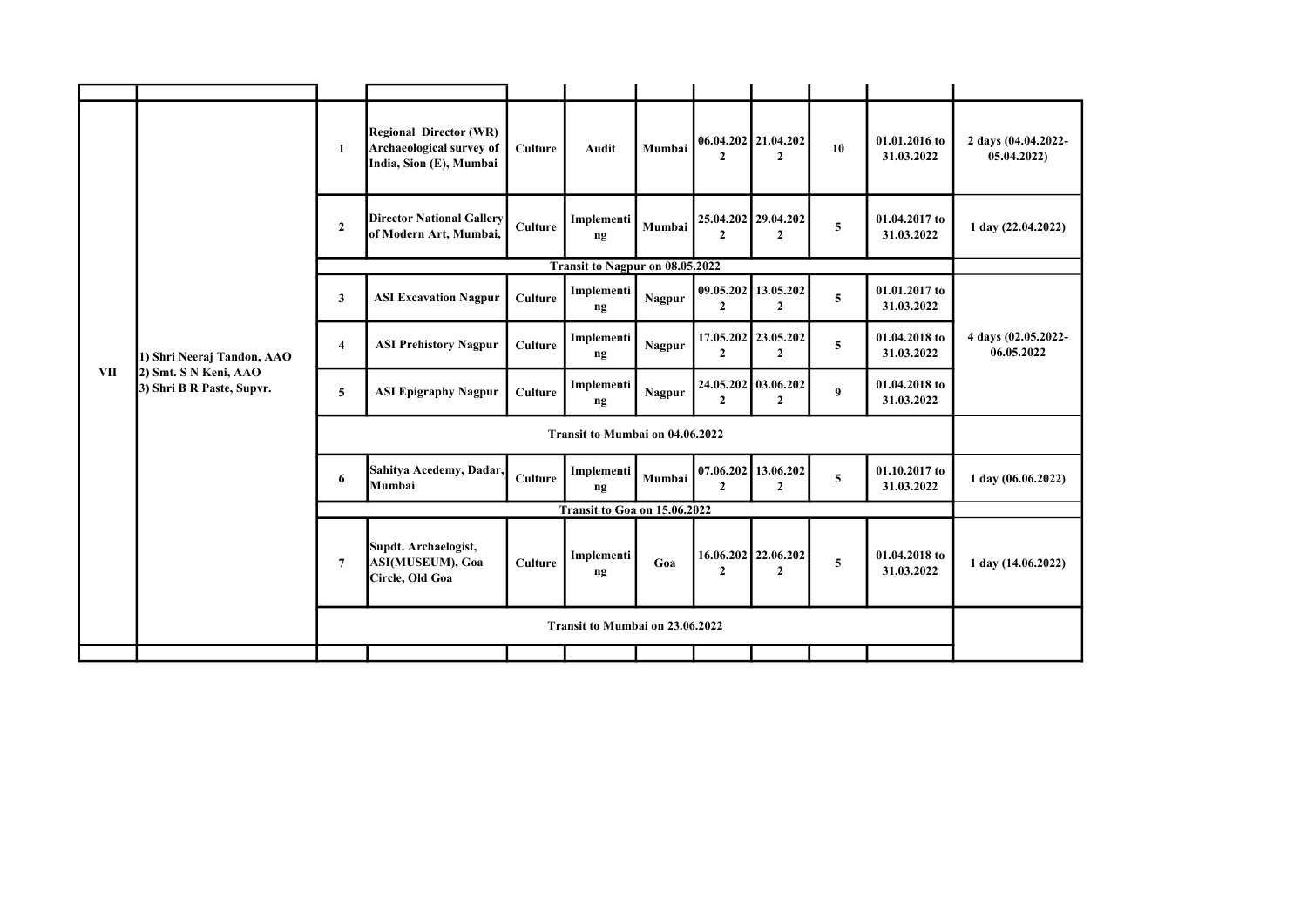|             | 1) Shri Pardeep Paryani AAO<br>2) Shri Vishwajeet Kumar, AAO<br>3) Shri D. Rane, Asst. Supvr. | 1              | <b>Executive Engineer</b><br>(Electrical), Mumbai<br><b>Central Electrical</b><br>Division-I,CPWD  | Urban | Implementi<br>ng | Mumbai         | $\mathbf{2}$              | $07.04.202$ 26.04.202<br>$\mathbf{2}$ | 12 | 01.04.2018 to<br>31.03.2022 | 3 days (04.06.2022-<br>06.04.2022) |
|-------------|-----------------------------------------------------------------------------------------------|----------------|----------------------------------------------------------------------------------------------------|-------|------------------|----------------|---------------------------|---------------------------------------|----|-----------------------------|------------------------------------|
|             |                                                                                               | $\overline{2}$ | <b>Executive Engineer</b><br>(Electrical), Mumbai<br><b>Central Electrical</b><br>Division-II,CPWD | Urban | Implementi<br>nq | Mumbai         | 02.05.202<br>$\mathbf{2}$ | 19.5.22                               | 12 | 01.04.2019 to<br>31.03.2022 | 3 days(27.04.2022-<br>29.04.2022)  |
| <b>VIII</b> |                                                                                               | 3              | <b>Executive Engineer</b><br>(Electrical), Mumbai<br><b>Central Electrical</b><br>Division-IV,CPWD | Urban | Implementi<br>ng | Mumbai         | $\mathbf{2}$              | 25.05.202 09.06.202<br>$\overline{2}$ | 12 |                             | 3 days (20.05.2022-<br>24.05.2022) |
|             |                                                                                               | 5              | <b>CPWD, Internal Audit</b><br>Wing                                                                | Urban | Implementi<br>ng | Navi<br>Mumbai | $\overline{2}$            | 13.06.202 17.06.202<br>$\overline{2}$ | 5  | 01.04.2018 to<br>31.03.2022 | 1 day (10.06.2022)                 |
|             |                                                                                               | 6              | Superintending<br><b>Engineer, Pune Central</b><br>Circle, CPWD, Mukund<br>Nagar, Pune             | Urban | Implementi<br>ng | Pune           | $\mathbf{2}$              | 21.06.202 27.06.202<br>$\mathbf{2}$   | 5  | 01.04.2018 to<br>31.03.2022 | $1 \text{ day} (20.06.2022)$       |
|             |                                                                                               |                |                                                                                                    |       |                  |                |                           |                                       |    |                             |                                    |